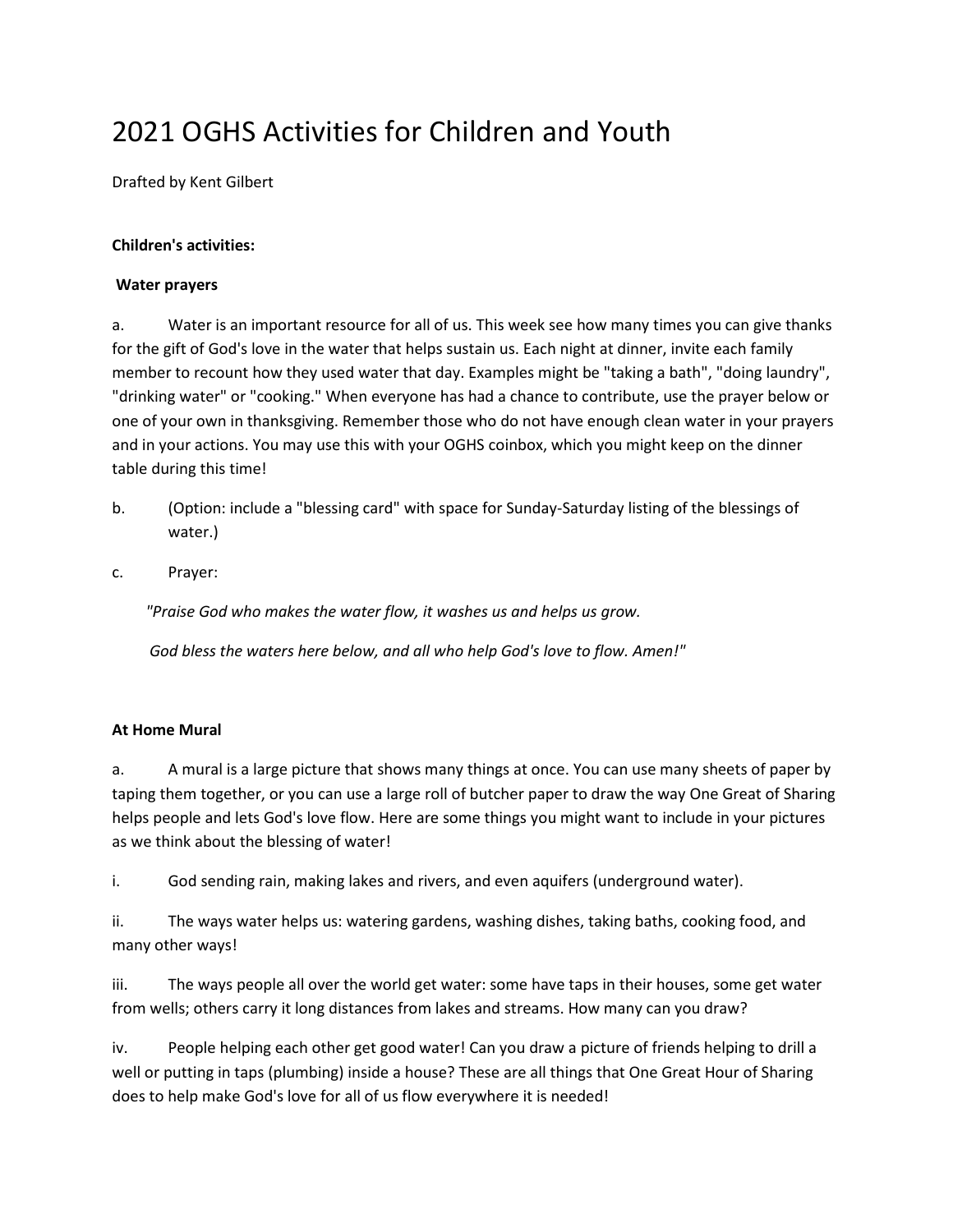b. When you're finished, share your mural with your church family and send a picture of it to [https://www.facebook.com/onegreathourofsharingucc] You can find many stories there about how the offering helps families both near and far.

# **Youth Activity**

## Know the Flow!

a. How much water does it take to run your household? Let's find out! With your parent or guardian, see if you can find a water bill. It will show you the number of gallons or liters your house used last month. Divide that by the number of days in the month. The average U.S. family uses about 300 gallons (1200 liters) per day. How does your family compare? In many places where One Great of Sharing is helping love to flow, families have to walk more than 3 miles and carry every gallon. Each gallon of water weighs 8.5 pounds. With a friend, test to see how many pounds you can carry in a backpack. Can you carry 10lbs? 20lbs? Once you think you know, calculate how many trips you would have to make to get your family's daily water usage. Wow! It could be a lot of trips, even if other members of your family helped! That's why supporting OGHS water projects makes such a difference! When we help provide a water source for a community, the people who live there can safely access water much closer to home. They don't have to spend so much time traveling and carrying water, so they have time for other things: like going to school and spending time with their family.

b. Now that you know how many trips it would take, with your family or friends consider making a contribution based on that number to your OGHS offering. You could make an offering based on:

i. Your average usage of gallons per day. Could you give a penny, nickel, dime, quarter or even a dollar for each of those gallons? What a difference it would make!

ii. The number of trips you would have to make to meet your household needs if you carried all your water yourself. Pick an amount that's right for your gratitude and that will help others!

iii. Money isn't the only way to "let love flow:" people around the world, including in the U.S. and Canada are living with water supplies that are unsafe or not affordable. Could you write a letter to the congressperson or senator in such an area asking them to make sure there is clean water for everyone? Your letter might make a difference for a family in need.

# **Intergenerational Activity:**

Community Water Awareness: Church, Home, Community:

a. In this activity, adults and children can connect gratitude, stewardship, and awareness of God's blessings in the form of our water. The more we know, the more Love can flow! Too often we do not know how to be good stewards of the sources that provide for us. For this project, a group of any size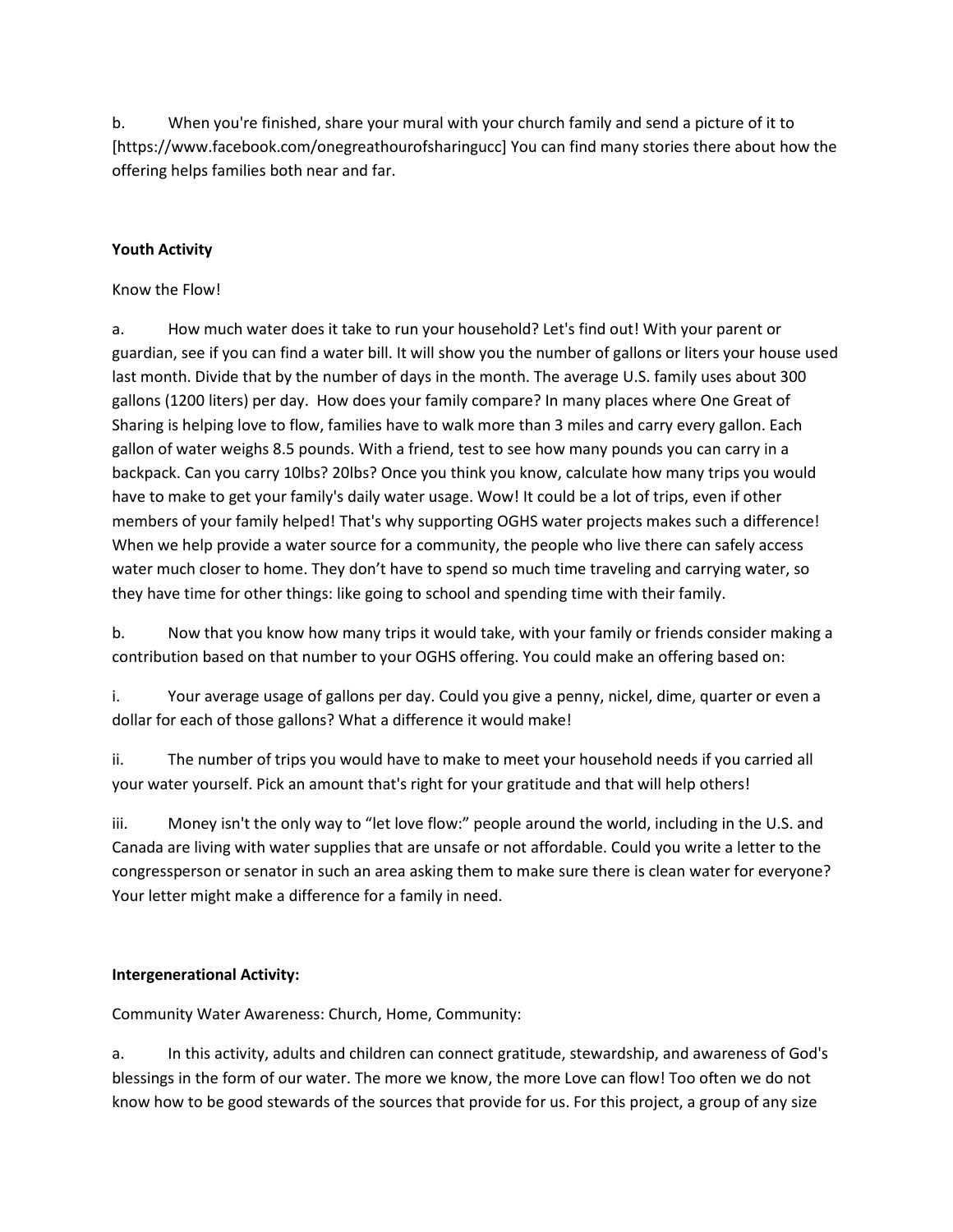can organize a "water tour and clean up." It could be of your house, your church or even a neighborhood. The time can be adjusted to include an actual clean up (e.g., 2 hours) or for a shorter time consider an "inventory project," where participants tour, observe, and respond. Here are the steps and a short prayer that can be used at each stage:

i. Gather your group and plan your time, adjusting to the ages, needs, and size of your investigation! Make sure to consider the youngest and oldest members of your team. Consider how will you help everyone participate meaningfully, even if they cannot participate equally?

1. Prayer meditation: "Lord, thank you for this community, sustained by your gifts. Help us care for each other! Amen."

ii. In your house, church, or neighborhood, identify all the sources of water. If possible, go to these sources.

1. Prayer meditation: "God, you breathed on the face of the water and brought forth all that was good. Like water at its source, love flows from you to sustain us. Help us sustain others in your name. Amen!"

ii. Water is a flowing, moving resource. Even water in lakes is constantly evaporating, being used by people, or flowing into rivers and streams. Where does the water go in your neighborhood? What about in your building? Make a list of how the water is used and/or flows to the next place. If you have a map or can use one on the computer, trace the route your water takes. Which ocean does it eventually meet?

1. Prayer meditation: "Every drop of water connects us to each other and to you, God of all the earth. Remind us of our connections to those near and far and let flowing love be our legacy in your name. Amen."

ii. How can we steward these resources? Loving God is about loving what God loves and caring for those gifts that sustain us and all people. As you investigate your house, your church building or neighborhood, how could you improve the water usage?

1. In a house, note and then if possible, repair any leaks or corroded fixtures. Are there ways you could use less water? (Check into low flow faucets, showerheads, toilets, etc.) Young people can help older participants with writing down needs and assisting with repairs.

2. At church you might find similar needs. Write them down and make sure you offer to help the people in charge of the property. Make a list of what would steward God's water best in God's house!

3. In the neighborhood: Many waters are polluted because of the trash that gets thrown into water supplies. In multi-generational teams with adult supervision, tour the neighborhood. Could you safely clean up the banks and paths that lead to water? Banks of streams, gutters, and yards are all good places to start: removing this debris keeps the water clearer and helps us recognize how precious and how fragile a resource water is, even in places where it is easy to access. Make sure you work in teams,